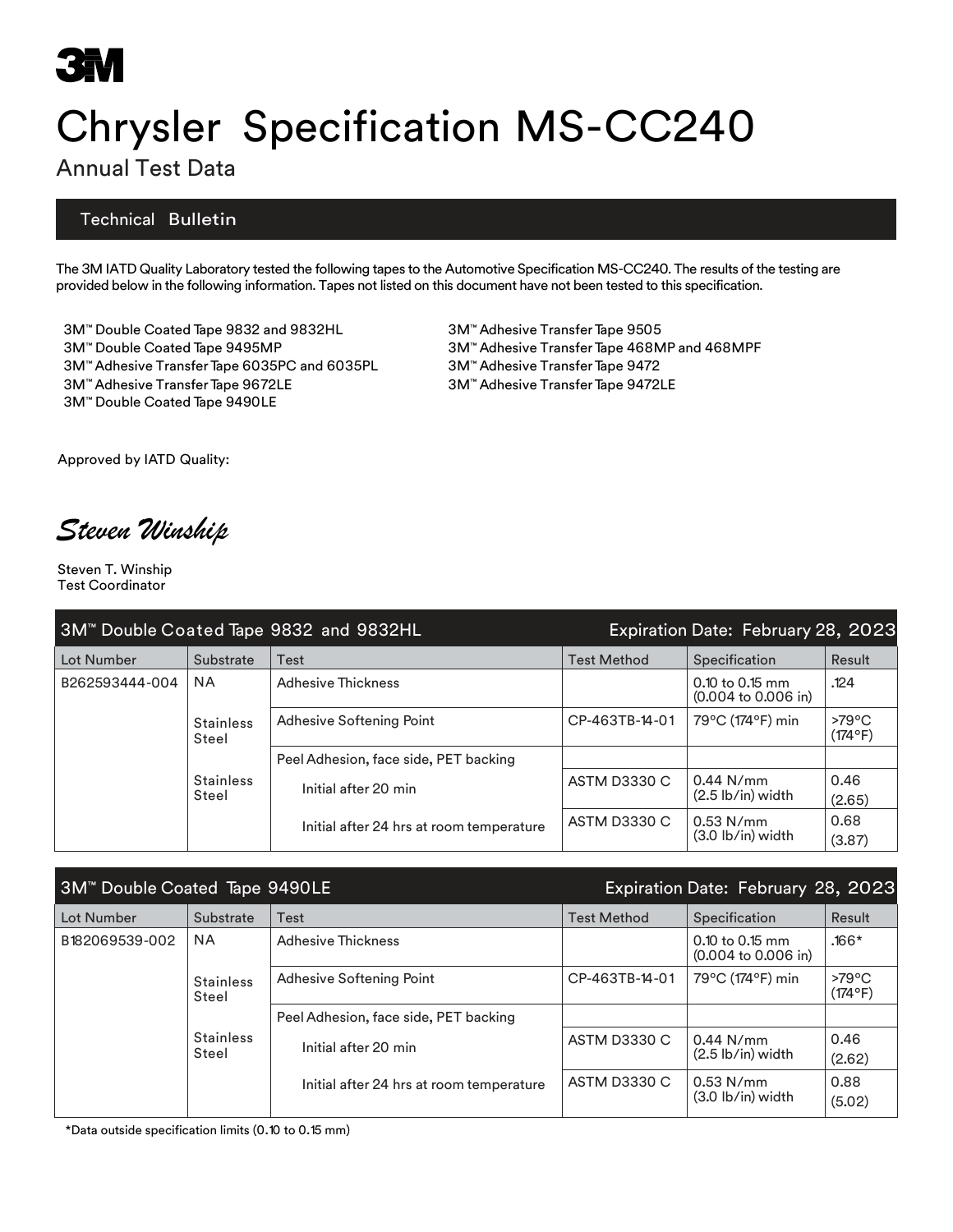| 3M <sup>™</sup> Double Coated Tape 9495MP |                           | Expiration Date: April 30, 2023          |                     |                                                             |        |
|-------------------------------------------|---------------------------|------------------------------------------|---------------------|-------------------------------------------------------------|--------|
| Lot Number                                | Substrate                 | Test                                     | <b>Test Method</b>  | Specification                                               | Result |
| A354068990002                             | <b>NA</b>                 | <b>Adhesive Thickness</b>                |                     | $0.10$ to 0.15 mm<br>$(0.004 \text{ to } 0.006 \text{ in})$ | 0.133  |
|                                           | <b>Stainless</b><br>Steel | Adhesive Softening Point                 | CP-463TB-14-01      | 79°C (174°F) min                                            | $-$ *  |
|                                           | <b>Stainless</b><br>Steel | Peel Adhesion, PET backing               |                     |                                                             |        |
|                                           |                           | Initial after 20 min                     | <b>ASTM D3330 C</b> | $0.44$ N/mm<br>$(2.5 \, lb/in)$ width                       | $-+$   |
|                                           |                           | Initial after 24 hrs at room temperature | <b>ASTM D3330 C</b> | $0.53$ N/mm                                                 | 0.65   |
| $*$ Doto ponding tooting                  |                           |                                          |                     | $(3.0 \text{ lb/in})$ width                                 | (3.73) |

\*Data pending testing

| 3M™ Adhesive Transfer Tape 9472LE |                           | Expiration Date: March 31, 2023       |                     |                                                            |                            |
|-----------------------------------|---------------------------|---------------------------------------|---------------------|------------------------------------------------------------|----------------------------|
| Lot Number                        | Substrate                 | Test                                  | <b>Test Method</b>  | Specification                                              | Result                     |
| A212592747-005                    | <b>NA</b>                 | Adhesive Thickness                    |                     | $0.1$ to 0.15 mm<br>$(0.004 \text{ to } 0.006 \text{ in})$ | 0.132                      |
|                                   | <b>Stainless</b><br>Steel | Adhesive Softening Point              | CP-463TB-14-01      | 79°C (174°F)                                               | $>79^{\circ}$ C<br>(174°F) |
|                                   |                           | Peel Adhesion, face side, PET backing |                     |                                                            |                            |
|                                   | <b>Stainless</b><br>Steel | 20 min dwell                          | <b>ASTM D3330 C</b> | $0.44$ N/mm<br>$(2.5 \, lb/in)$ width                      | 0.47<br>(2.68)             |
|                                   |                           | 24 hrs at room temperature            | <b>ASTM D3330 C</b> | $0.53$ N/mm<br>$(3.0 \text{ lb/in})$ width                 | 0.65<br>(3.74)             |

| 3M™ Adhesive Transfer Tape 6035PC and 6035PL |                           |                                       | Expiration Date: February 28, 2023 |                                                            |                            |
|----------------------------------------------|---------------------------|---------------------------------------|------------------------------------|------------------------------------------------------------|----------------------------|
| Lot Number                                   | Substrate                 | Test                                  | <b>Test Method</b>                 | Specification                                              | Result                     |
| 21134                                        | <b>NA</b>                 | <b>Adhesive Thickness</b>             |                                    | $0.1$ to 0.15 mm<br>$(0.004 \text{ to } 0.006 \text{ in})$ | 0.121                      |
|                                              | <b>Stainless</b><br>Steel | Adhesive Softening Point              | CP-463TB-14-01                     | 79°C (174°F)                                               | $>79^{\circ}$ C<br>(174°F) |
|                                              |                           | Peel Adhesion, face side, PET backing |                                    |                                                            |                            |
|                                              | <b>Stainless</b>          | 20 min dwell                          | <b>ASTM D3330 C</b>                | $0.44$ N/mm                                                | 0.60                       |
|                                              | Steel                     |                                       |                                    | $(2.5 \text{ lb/in})$ width                                | (3.45)                     |
|                                              |                           | 24 hrs at room temperature            | <b>ASTM D3330 C</b>                | $0.53$ N/mm                                                | 0.63                       |
|                                              |                           |                                       |                                    | $(3.0 \text{ lb/in})$ width                                | (3.60)                     |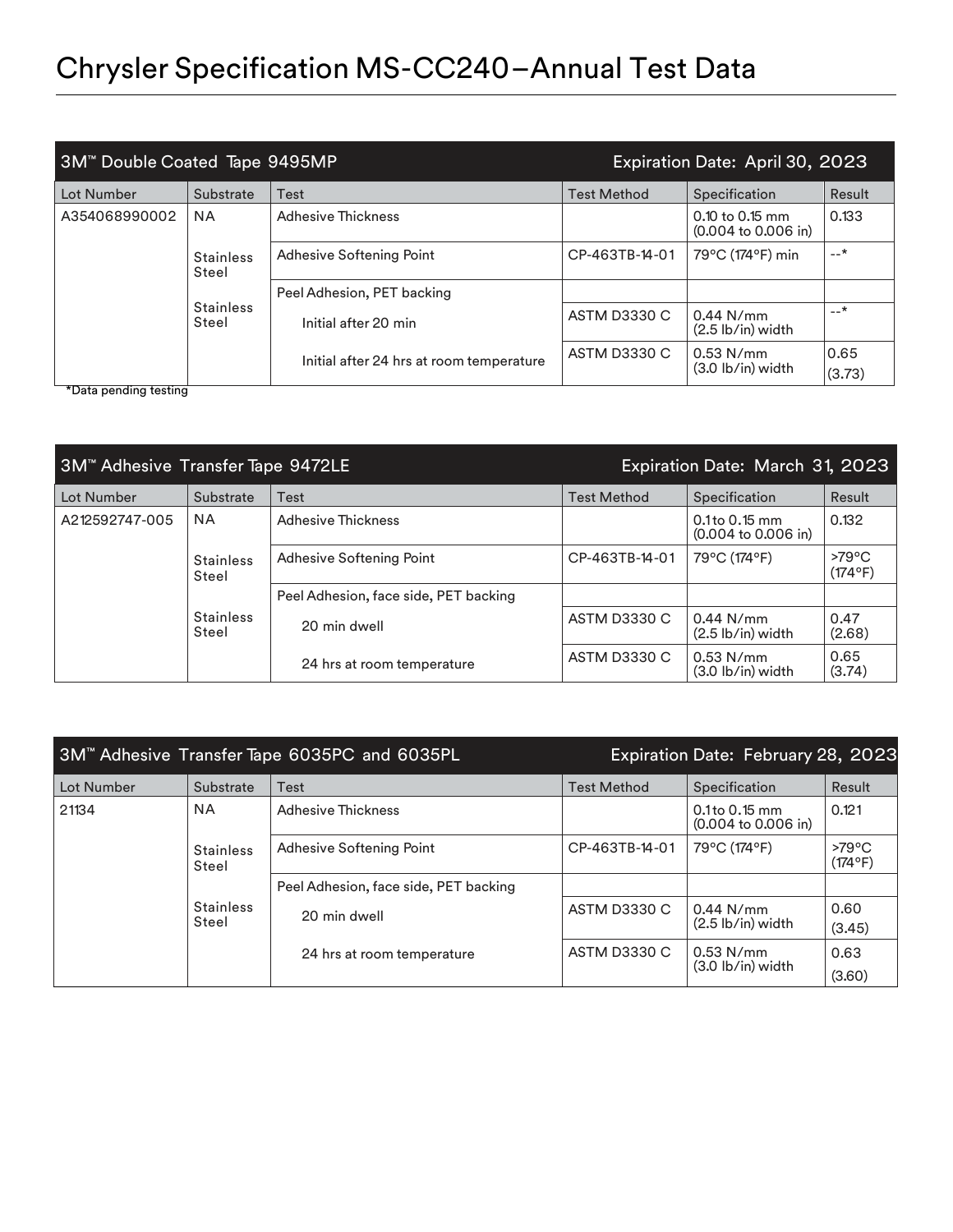| 3M <sup>™</sup> Adhesive Transfer Tape 9672LE |                           | Expiration Date: August 31, 2021      |                     |                                                            |                            |
|-----------------------------------------------|---------------------------|---------------------------------------|---------------------|------------------------------------------------------------|----------------------------|
| Lot Number                                    | Substrate                 | Test                                  | <b>Test Method</b>  | Specification                                              | Result                     |
| B077069279016                                 | <b>NA</b>                 | Adhesive Thickness                    |                     | $0.1$ to 0.15 mm<br>$(0.004 \text{ to } 0.006 \text{ in})$ | 0.122                      |
|                                               | <b>Stainless</b><br>Steel | Adhesive Softening Point              | CP-463TB-14-01      | 79°C (174°F)                                               | $>79^{\circ}$ C<br>(174°F) |
|                                               |                           | Peel Adhesion, face side, PET backing |                     |                                                            |                            |
|                                               | <b>Stainless</b><br>Steel | 20 min dwell                          | <b>ASTM D3330 C</b> | $0.44$ N/mm<br>$(2.5 \, lb/in)$ width                      | 0.45<br>(2.55)             |
|                                               |                           | 24 hrs at room temperature            | <b>ASTM D3330 C</b> | $0.53$ N/mm<br>$(3.0 \text{ lb/in})$ width                 | 0.64<br>(3.63)             |

| 3M™ Adhesive Transfer Tape 9505 |                           |                                       |                     | Expiration Date: April 30, 2023                            |        |
|---------------------------------|---------------------------|---------------------------------------|---------------------|------------------------------------------------------------|--------|
| Lot Number                      | Substrate                 | Test                                  | <b>Test Method</b>  | Specification                                              | Result |
| A364593029                      | <b>NA</b>                 | Adhesive Thickness                    |                     | $0.1$ to 0.15 mm<br>$(0.004 \text{ to } 0.006 \text{ in})$ | 0.121  |
|                                 | <b>Stainless</b><br>Steel | Adhesive Softening Point              | CP-463TB-14-01      | 79°C (174°F)                                               | $-+$   |
|                                 |                           | Peel Adhesion, face side, PET backing |                     |                                                            |        |
|                                 | Stainless<br>Steel        | 20 min dwell                          | <b>ASTM D3330 C</b> | $0.44$ N/mm                                                | 0.52   |
|                                 |                           |                                       |                     | $(2.5 \, lb/in)$ width                                     | (2.99) |
|                                 |                           | 24 hrs at room temperature            | <b>ASTM D3330 C</b> | $0.53$ N/mm<br>$(3.0 \text{ lb/in})$ width                 | 0.77   |
|                                 |                           |                                       |                     |                                                            | (4.38) |

\*Data pending testing

| 3M™ Adhesive Transfer Tape 468MP, 468MPF                                             |           |                                       |                     | Expiration Date: April 30, 2023                              |        |
|--------------------------------------------------------------------------------------|-----------|---------------------------------------|---------------------|--------------------------------------------------------------|--------|
| Lot Number                                                                           | Substrate | Test                                  | <b>Test Method</b>  | Specification                                                | Result |
| A24559284-009<br><b>NA</b><br><b>Stainless</b><br>Steel<br><b>Stainless</b><br>Steel |           | <b>Adhesive Thickness</b>             |                     | $0.1$ to $0.15$ mm<br>$(0.004 \text{ to } 0.006 \text{ in})$ | 0.132  |
|                                                                                      |           | Adhesive Softening Point              | CP-463TB-14-01      | 79°C (174°F)                                                 | $-+$   |
|                                                                                      |           | Peel Adhesion, face side, PET backing |                     |                                                              |        |
|                                                                                      |           | 20 min dwell                          | <b>ASTM D3330 C</b> | $0.44$ N/mm                                                  | 0.64   |
|                                                                                      |           |                                       |                     | $(2.5 \, lb/in)$ width                                       | (3.65) |
|                                                                                      |           | 24 hrs at room temperature            | <b>ASTM D3330 C</b> | $0.53$ N/mm                                                  | 0.96   |
|                                                                                      |           |                                       |                     | $(3.0$ lb/in) width                                          | (5.51) |

\*Data pending testing